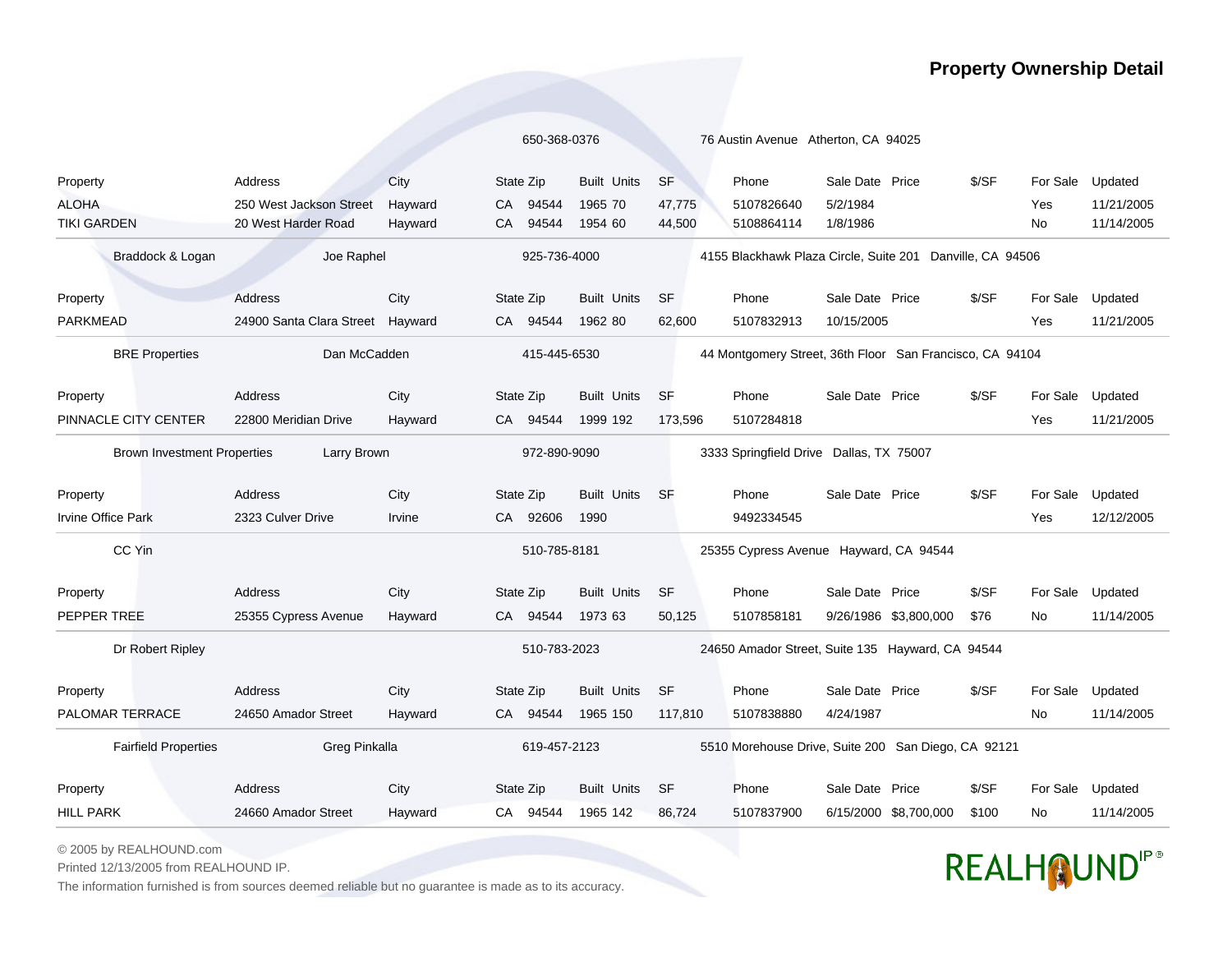| Five Star LLC                                 | Jerry Ball                       |         | 512-556-9090 |       | 553 South Key Avenue Lampasas, TX 78556 |                                          |                                          |                 |                                 |       |          |            |
|-----------------------------------------------|----------------------------------|---------|--------------|-------|-----------------------------------------|------------------------------------------|------------------------------------------|-----------------|---------------------------------|-------|----------|------------|
| Property                                      | Address                          | City    | State Zip    |       | <b>Built Units</b>                      | <b>SF</b>                                | Phone                                    | Sale Date Price |                                 | \$/SF | For Sale | Updated    |
| <b>Castle Ridge Apartments</b>                | 2323 Creekside Drive             | Houston | <b>TX</b>    | 78452 | 2005 300                                |                                          |                                          |                 |                                 |       | No       | 11/21/2005 |
| <b>AMADOR VILLAGE</b>                         | 24080 Amador Village Cou Hayward |         | CA           | 94544 | 2000 155                                | 163,453                                  | 5106708770                               |                 |                                 |       | No       | 11/3/2000  |
| <b>CYPRESS HOUSE</b>                          | 24955 Cypress Avenue             | Hayward | CA           | 94544 | 1964 58                                 | 31,142                                   | 5107329432                               |                 | 11/24/1993 \$2,050,000          | \$66  | No       | 11/14/2005 |
| 100 East University                           | 100 East University Drive        | Irvine  | CA           | 92673 | 1980                                    | 11,800                                   | 9493455789                               |                 | 4/30/1998 \$5,200,000           | \$441 | Yes      | 12/12/2005 |
| Friedkin-Becker                               | <b>Gerald S Friedkin</b>         |         | 510-465-7500 |       | 300 Grand Avenue Oakland, CA 94610      |                                          |                                          |                 |                                 |       |          |            |
| Property                                      | <b>Address</b>                   | City    | State Zip    |       | <b>Built Units</b>                      | <b>SF</b>                                | Phone                                    | Sale Date Price |                                 | \$/SF | For Sale | Updated    |
| <b>TIMBERS</b>                                | 25200 Santa Clara Street Hayward |         | CA 94544     |       | 1974 133                                | 100,119                                  | 5107329445                               |                 | 5/13/2000 \$9,900,000           | \$99  | Yes      | 11/21/2005 |
| Frisco Friends, LLC                           | <b>Tim Sicula</b>                |         | 972-888-8888 |       | 3456 Cedar Creek Drive Frisco, TX 75007 |                                          |                                          |                 |                                 |       |          |            |
| Property                                      | Address                          | City    | State Zip    |       | <b>Built Units</b>                      | <b>SF</b>                                | Phone                                    | Sale Date Price |                                 | \$/SF | For Sale | Updated    |
| Castle Hills Apartment Homes 5050 Lovers Lane |                                  | Dallas  | TX 78008     |       | 2002 500                                | 676,083                                  | 9722229090                               |                 | 1/15/2001 \$119,500,000 \$1,195 |       | Yes      | 12/11/2005 |
| G Jerry King                                  |                                  |         | 510-886-4700 |       | 24200 Silva Avenue Hayward, CA 94544    |                                          |                                          |                 |                                 |       |          |            |
| Property                                      | Address                          | City    | State Zip    |       | <b>Built Units</b>                      | <b>SF</b>                                | Phone                                    | Sale Date Price |                                 | \$/SF | For Sale | Updated    |
| <b>PARK MANOR</b>                             | 24200 Silva Avenue               | Hayward | CA 94544     |       | 1960 80                                 | 65,600                                   | 5108861626                               |                 | 7/25/1986 \$10,000,000 \$152    |       | Yes      | 11/21/2005 |
| Larry McClure                                 |                                  |         | 510-636-1635 |       |                                         | 125 Pontiac Street San Leandro, CA 94577 |                                          |                 |                                 |       |          |            |
| Property                                      | Address                          | City    | State Zip    |       | <b>Built Units</b>                      | <b>SF</b>                                | Phone                                    | Sale Date Price |                                 | \$/SF | For Sale | Updated    |
| <b>ALPINE</b>                                 | 1282 Mattox Road                 | Hayward | CA 94544     |       | 1964 57                                 | 42,100                                   | 5108860385                               |                 | 6/15/1989 \$3,224,700           | \$77  | No       | 11/14/2005 |
| Michael Morishima                             |                                  |         |              |       |                                         |                                          | 20707 Crawford Drive Sunnyvale, CA 94087 |                 |                                 |       |          |            |
| Property                                      | Address                          | City    | State Zip    |       | <b>Built Units</b>                      | <b>SF</b>                                | Phone                                    | Sale Date Price |                                 | \$/SF | For Sale | Updated    |
| DORCHESTER HOUSE                              | 24663 Amador Avenue              | Hayward | CA 94544     |       | 1961 68                                 | 39.690                                   | 5107838599                               | 4/16/1997       |                                 |       | No       | 11/14/2005 |
| Michael R Cook                                | 510-482-0126                     |         |              |       | 6204 Ridgemont Drive Oakland, CA 94619  |                                          |                                          |                 |                                 |       |          |            |
| Property                                      | Address                          | City    | State Zip    |       | <b>Built Units</b>                      | <b>SF</b>                                | Phone                                    | Sale Date Price |                                 | \$/SF | For Sale | Updated    |
| WHITMAN VILLA TOWNHOM 25455 Whitman Street    |                                  | Hayward | CA 94544     |       | 1964 62                                 | 57,412                                   | 5105820188                               | 1/27/1989       |                                 |       | No       | 11/14/2005 |

© 2005 by REALHOUND.com

Printed 12/13/2005 from REALHOUND IP.

The information furnished is from sources deemed reliable but no guarantee is made as to its accuracy.

## REALHOUNDIP®